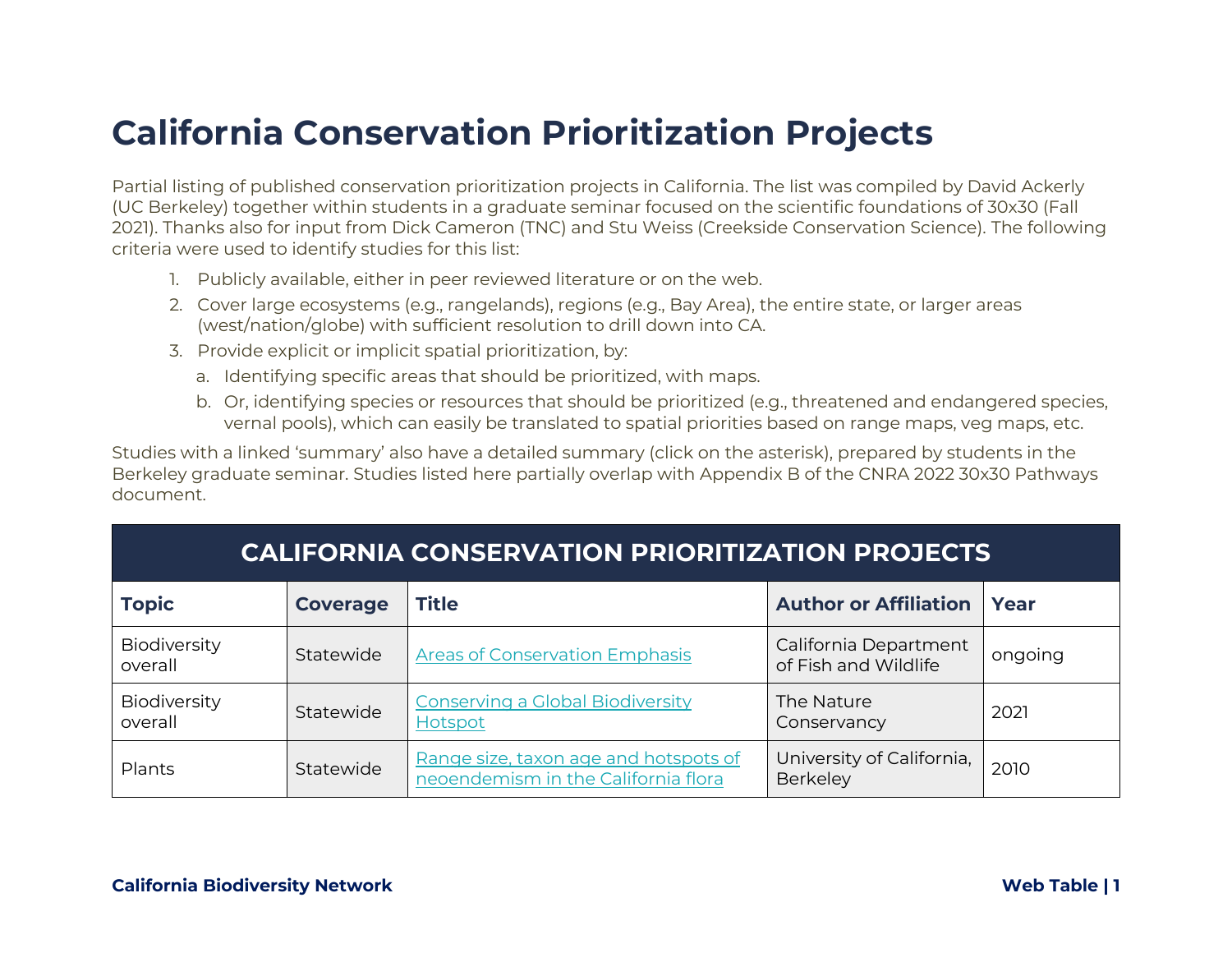| <b>CALIFORNIA CONSERVATION PRIORITIZATION PROJECTS</b> |                        |                                                                                                                         |                                                       |             |
|--------------------------------------------------------|------------------------|-------------------------------------------------------------------------------------------------------------------------|-------------------------------------------------------|-------------|
| <b>Topic</b>                                           | <b>Coverage</b>        | <b>Title</b>                                                                                                            | <b>Author or Affiliation</b>                          | Year        |
| Plants                                                 | Statewide              | Facets of phylodiversity: evolutionary<br>diversification, divergence and survival<br>as conservation targets (summary) | University of California,<br>Berkeley                 | 2018        |
| Plants                                                 | Statewide              | <b>Important Plant Areas</b>                                                                                            | California Native Plant<br>Society                    | 2022        |
| Mammals                                                | Statewide              | California Hotspot Project: Identifying<br>Regions of Rapid Diversification of<br>Mammals (summary)                     | University of California,<br>Berkeley                 | 2007        |
| <b>Birds</b>                                           | National               | <b>Audubon Important Bird Areas</b>                                                                                     | <b>National Audubon</b><br>Society                    | 2004        |
| <b>Birds</b>                                           | Statewide              | <b>Conservation Prioritization for</b><br>California's Landbirds                                                        | Point Blue<br><b>Conservation Science</b>             | 2011        |
| <b>Birds</b>                                           | Statewide              | Shorebird and Waterfowl Prioritization                                                                                  | Point Blue<br><b>Conservation Science</b>             | 2011        |
| <b>Birds</b>                                           | <b>Bay Area</b>        | <b>Tidal Marsh Bird Conservation</b><br><b>Prioritization (summary)</b>                                                 | Point Blue<br><b>Conservation Science</b>             | 2012        |
| Fish                                                   | Eel River<br>Watershed | <b>Salmonid Habitat Restoration Priorities</b><br>(SHaRP) (summary)                                                     | National Oceanic and<br>Atmospheric<br>Administration | 2021        |
| Genetic variability                                    | Statewide              | <b>CA Conservation Genetics Project</b>                                                                                 | University of California,<br>Los Angeles              | in progress |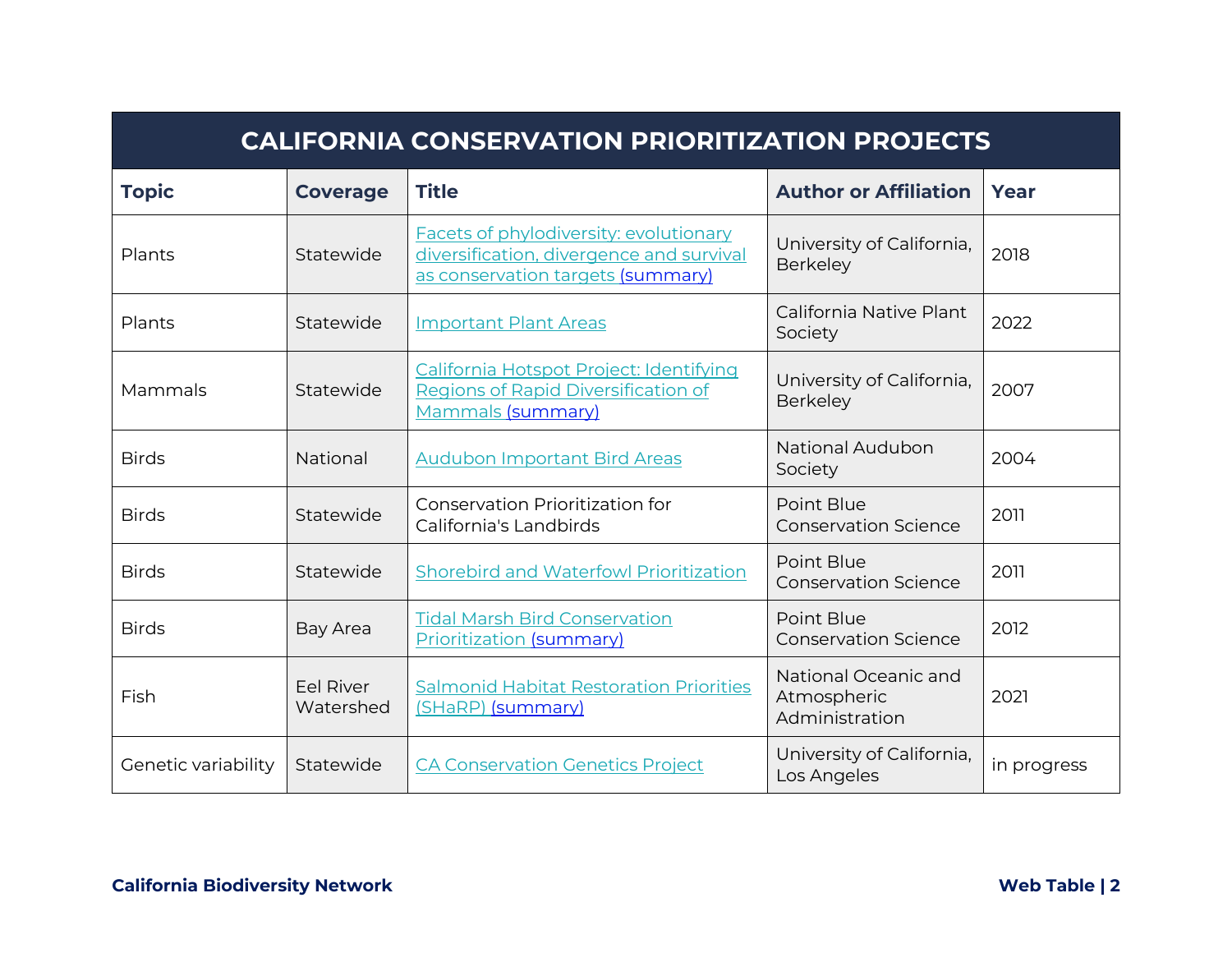| <b>CALIFORNIA CONSERVATION PRIORITIZATION PROJECTS</b> |                                 |                                                                                                                                          |                                                               |      |
|--------------------------------------------------------|---------------------------------|------------------------------------------------------------------------------------------------------------------------------------------|---------------------------------------------------------------|------|
| <b>Topic</b>                                           | <b>Coverage</b>                 | <b>Title</b>                                                                                                                             | <b>Author or Affiliation</b>                                  | Year |
| Ecoregional plans                                      | Forested<br>Watersheds          | Forests to Faucets 2.0 (summary)                                                                                                         | <b>US Forest Service</b>                                      | 2018 |
| Ecoregional plans                                      | Central<br>Valley<br>Rangelands | <b>CA Rangeland Priority Conservation</b><br><b>Areas</b> (summary)                                                                      | The Nature<br>Conservancy                                     | 2007 |
| Ecoregional plans                                      | Coastal<br>Habitats             | <b>Conserving California's Coastal Habitats</b>                                                                                          | The Nature<br>Conservancy, Coastal<br>Conservancy             | 2018 |
| Ecoregional plans                                      | Freshwater                      | A freshwater conservation blueprint for<br>California: prioritizing watersheds for<br>freshwater biodiversity (summary)                  | The Nature<br>Conservancy                                     | 2018 |
| Ecoregional plans                                      | <b>GDEs</b>                     | <b>Groundwater Dependent Ecosystem</b><br>planning tool                                                                                  | The Nature<br>Conservancy                                     | 2020 |
| Habitat and<br>Landscape<br>Connectivity               | Statewide                       | <b>CA Essential Habitat Connectivity</b><br>Project (summary)                                                                            | California Department<br>of Fish and Wildlife<br>and Caltrans | 2010 |
| Habitat and<br>Landscape<br>Connectivity               | Statewide                       | California Wildlife Barriers                                                                                                             | California Department<br>of Fish and Wildlife<br>and Caltrans | 2020 |
| Habitat and<br>Landscape<br>Connectivity               | California                      | "No-regrets" pathways for navigating<br>climate change: planning for<br>connectivity with land use, topography,<br>and climate (summary) | The Nature<br>Conservancy                                     | 2021 |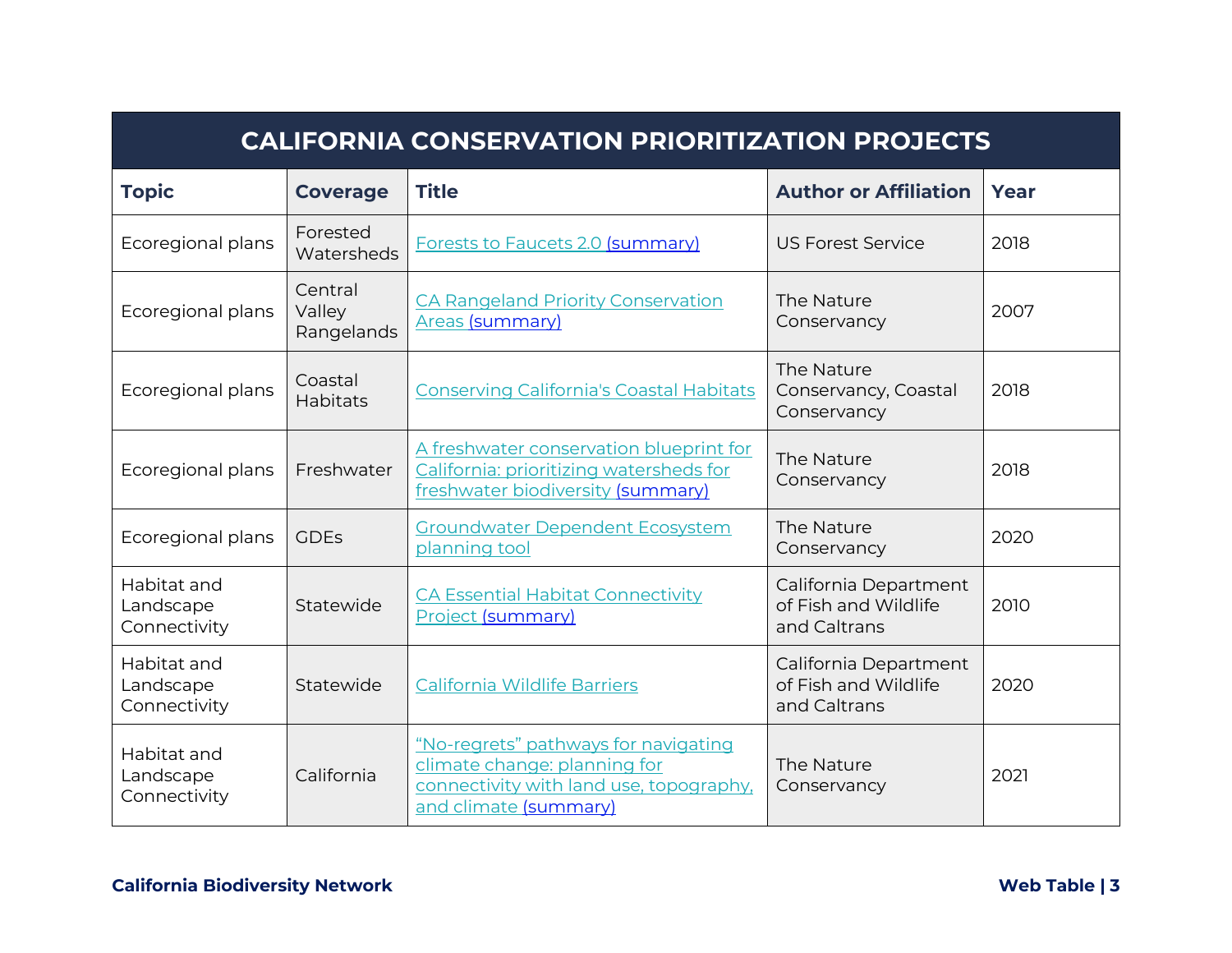| <b>CALIFORNIA CONSERVATION PRIORITIZATION PROJECTS</b> |                          |                                                                 |                                                                                                 |           |
|--------------------------------------------------------|--------------------------|-----------------------------------------------------------------|-------------------------------------------------------------------------------------------------|-----------|
| <b>Topic</b>                                           | <b>Coverage</b>          | <b>Title</b>                                                    | <b>Author or Affiliation</b>                                                                    | Year      |
| Habitat and<br>Landscape<br>Connectivity               | North Coast              | <b>Mayacamas to Berryessa Connectivity</b><br>Project           | Pepperwood Preserve                                                                             | 2018      |
| Habitat and<br>Landscape<br>Connectivity               | <b>Bay Area</b>          | <b>Bay Area Critical Linkages Project</b><br>(summary)          | South Coast Wildlands,<br>Bay Area Open Space<br><b>Council's Conservation</b><br>Lands Network | 2013      |
| Habitat and<br>Landscape<br>Connectivity               | <b>SN Foothills</b>      | Sierra Nevada Foothills Wildlife<br><b>Connectivity Project</b> | California Department<br>of Fish and Wildlife                                                   | 2015      |
| Habitat and<br>Landscape<br>Connectivity               | San<br>Joaquin<br>Valley | Safe Passages Project - San Joaquin<br>Valley                   | California Department<br>of Fish and Wildlife                                                   | 2014      |
| Habitat and<br>Landscape<br>Connectivity               | South<br>Coast           | South Coast Missing Linkages Project                            | South Coast Wildlands                                                                           | 2003-2008 |
| Habitat and<br>Landscape<br>Connectivity               | South<br>Coast           | <b>Climate Resilent Connectivity</b>                            | Climate Science<br>Alliance                                                                     | 2020      |
| Habitat and<br>Landscape<br>Connectivity               | Deserts                  | A Linkage Network for California<br><b>Deserts</b>              | Wildlands<br>Conservancy                                                                        | 2012      |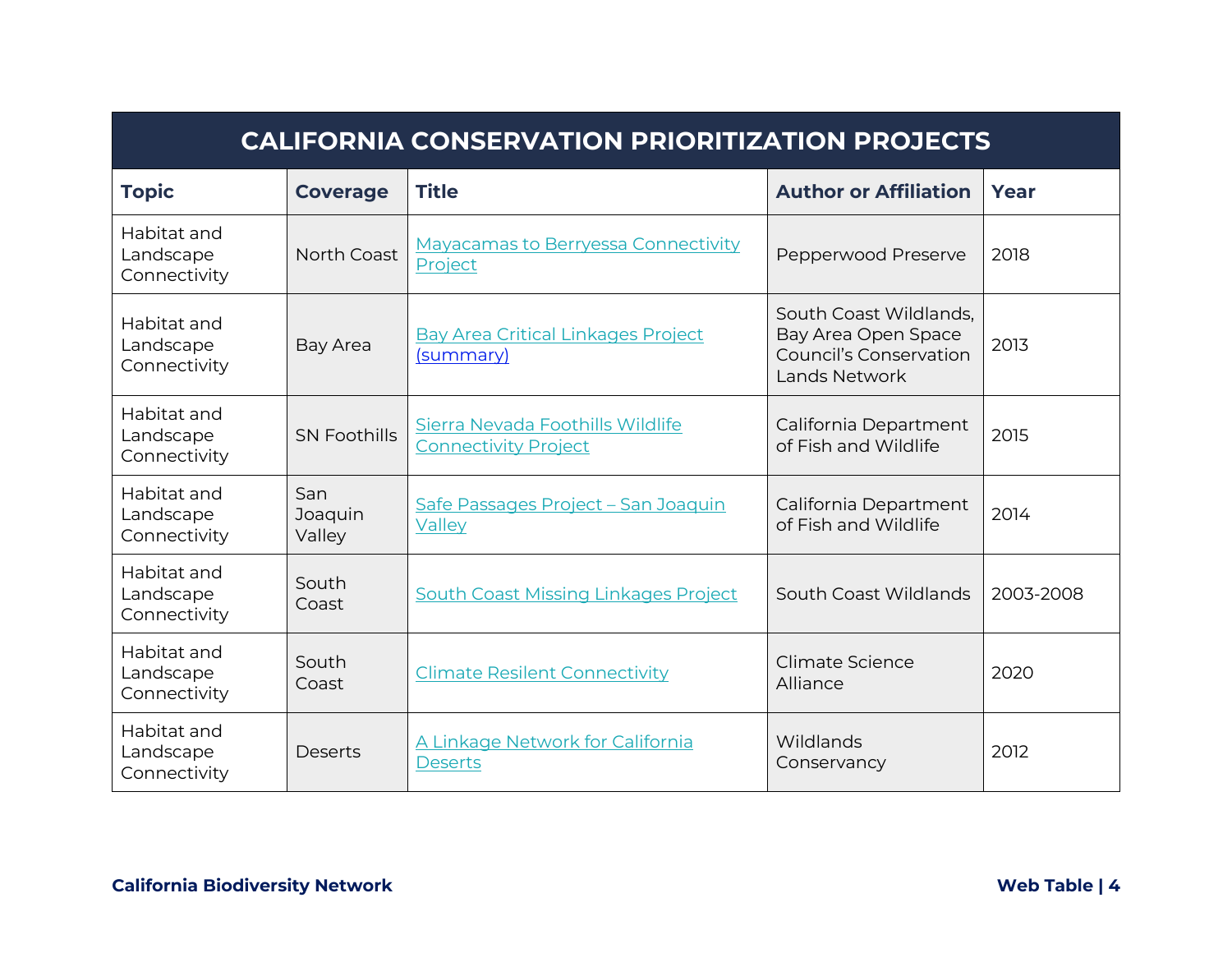| <b>CALIFORNIA CONSERVATION PRIORITIZATION PROJECTS</b> |                                         |                                                                                                                                  |                                                    |                  |
|--------------------------------------------------------|-----------------------------------------|----------------------------------------------------------------------------------------------------------------------------------|----------------------------------------------------|------------------|
| <b>Topic</b>                                           | <b>Coverage</b>                         | <b>Title</b>                                                                                                                     | <b>Author or Affiliation</b>                       | Year             |
| Habitat and<br>Landscape<br>Connectivity               | Modoc, Sac<br>Valley,<br>West<br>Mojave | <b>Mapping Habitat Connectivity Priority</b><br>Areas that are Climate-wise and Multi-<br>scale, for Three Regions of California | <b>Conservation Biology</b><br>Institute           | 2019             |
| Habitat and<br>Landscape<br>Connectivity               |                                         | <b>Additional connectivity projects listed</b><br>at SC Wildlands website                                                        | South Coast Wildlands                              |                  |
| Integrated county<br>and regional<br>planning          | North Coast                             | Northcoast Regional Land Trust - Six<br>Rivers to the Sea                                                                        | North Coast Land Trust                             | 2000-<br>ongoing |
| Integrated county<br>and regional<br>planning          | Bay Area                                | Vital Lands Initiative (Sonoma County)                                                                                           | Sonoma Ag & Open<br>Space                          | 2019-2021        |
| Integrated county<br>and regional<br>planning          | Bay Area                                | <b>Bay Area Conservation Lands Network</b><br>2.0 (summary)                                                                      | <b>Together Bay Area</b>                           | 2019             |
| Integrated county<br>and regional<br>planning          | Bay Area                                | Targeting climate diversity in<br>conservation planning to build<br>resilience to climate change                                 | University of California,<br>Berkeley, Pepperwood  | 2015             |
| Integrated county<br>and regional<br>planning          | Bay Area                                | <b>Bay Area Greenprint</b>                                                                                                       | The Nature<br>Conservancy and<br>multiple partners | ongoing          |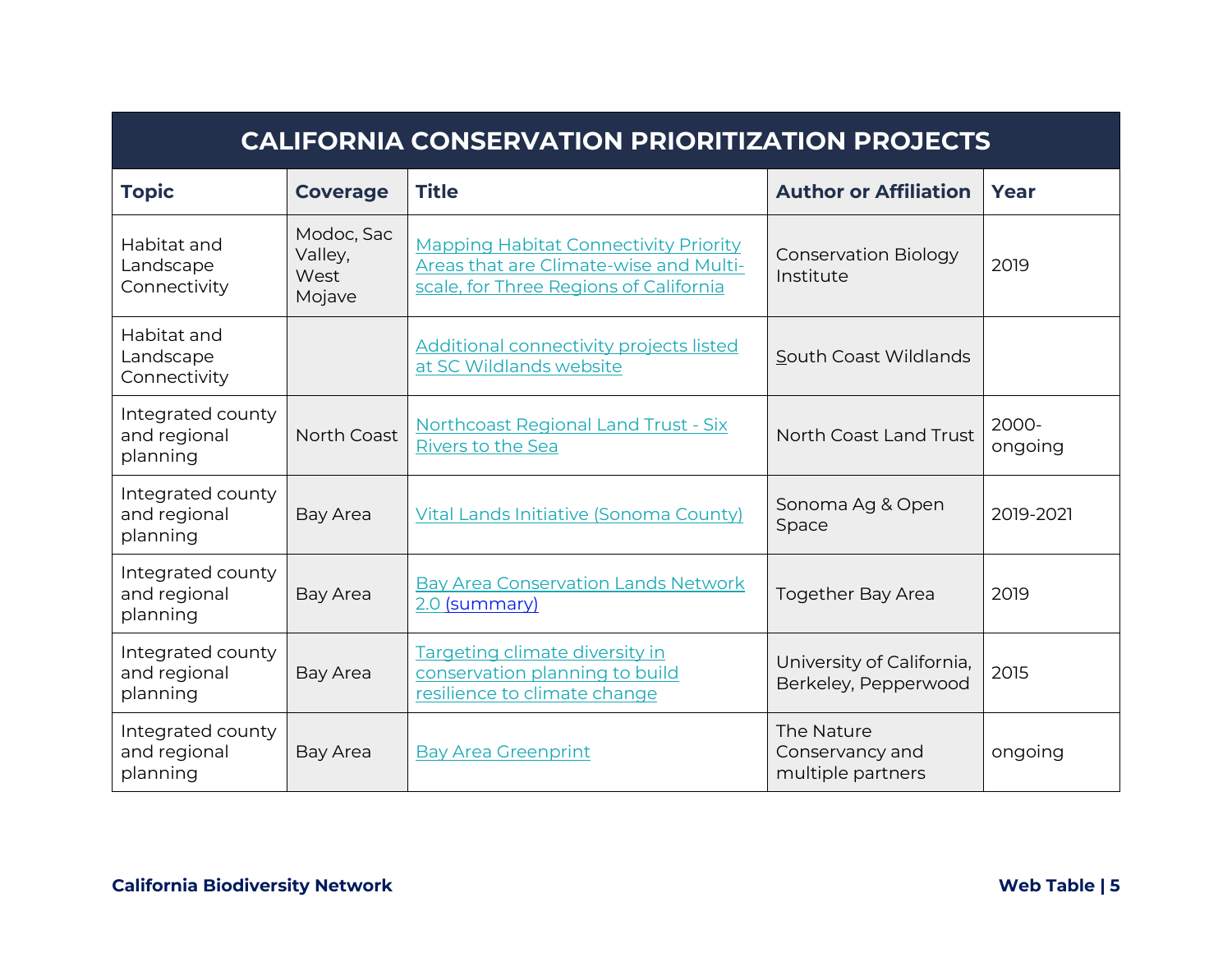| <b>CALIFORNIA CONSERVATION PRIORITIZATION PROJECTS</b> |                  |                                                              |                                              |         |
|--------------------------------------------------------|------------------|--------------------------------------------------------------|----------------------------------------------|---------|
| <b>Topic</b>                                           | <b>Coverage</b>  | <b>Title</b>                                                 | <b>Author or Affiliation</b>                 | Year    |
| Integrated county<br>and regional<br>planning          | Bay Area         | <b>Baylands Ecosystem Habitat Goals</b><br>Project           | Coastal Conservancy                          | ongoing |
| Integrated county<br>and regional<br>planning          | Bay Area         | San Francisco Bay Subtidal Habitat<br><b>Goals Project</b>   | Coastal Conservancy                          | 2011    |
| Integrated county<br>and regional<br>planning          | Bay Area         | <b>Making Nature's City (Silicon Valley)</b>                 | San Francisco Estuary<br>Institute           | 2019    |
| Integrated county<br>and regional<br>planning          | Bay Area         | <b>Santa Clara Valley Greenprint</b>                         | Open Space Authority<br>Santa Clara Valley   | 2014    |
| Integrated county<br>and regional<br>planning          | Central<br>Coast | <b>Santa Cruz County Conservation</b><br><b>Blueprint</b>    | Land Trust of Santa<br><b>Cruz County</b>    | 2011    |
| Integrated county<br>and regional<br>planning          | Central<br>Coast | Pajaro Compass                                               | Pajaro Compass<br><b>Steering Committee</b>  | 2016    |
| Integrated county<br>and regional<br>planning          | Central<br>Coast | <b>Santa Barbara County Conservation</b><br><b>Blueprint</b> | Land Trust of Santa<br><b>Barbara County</b> | 2018    |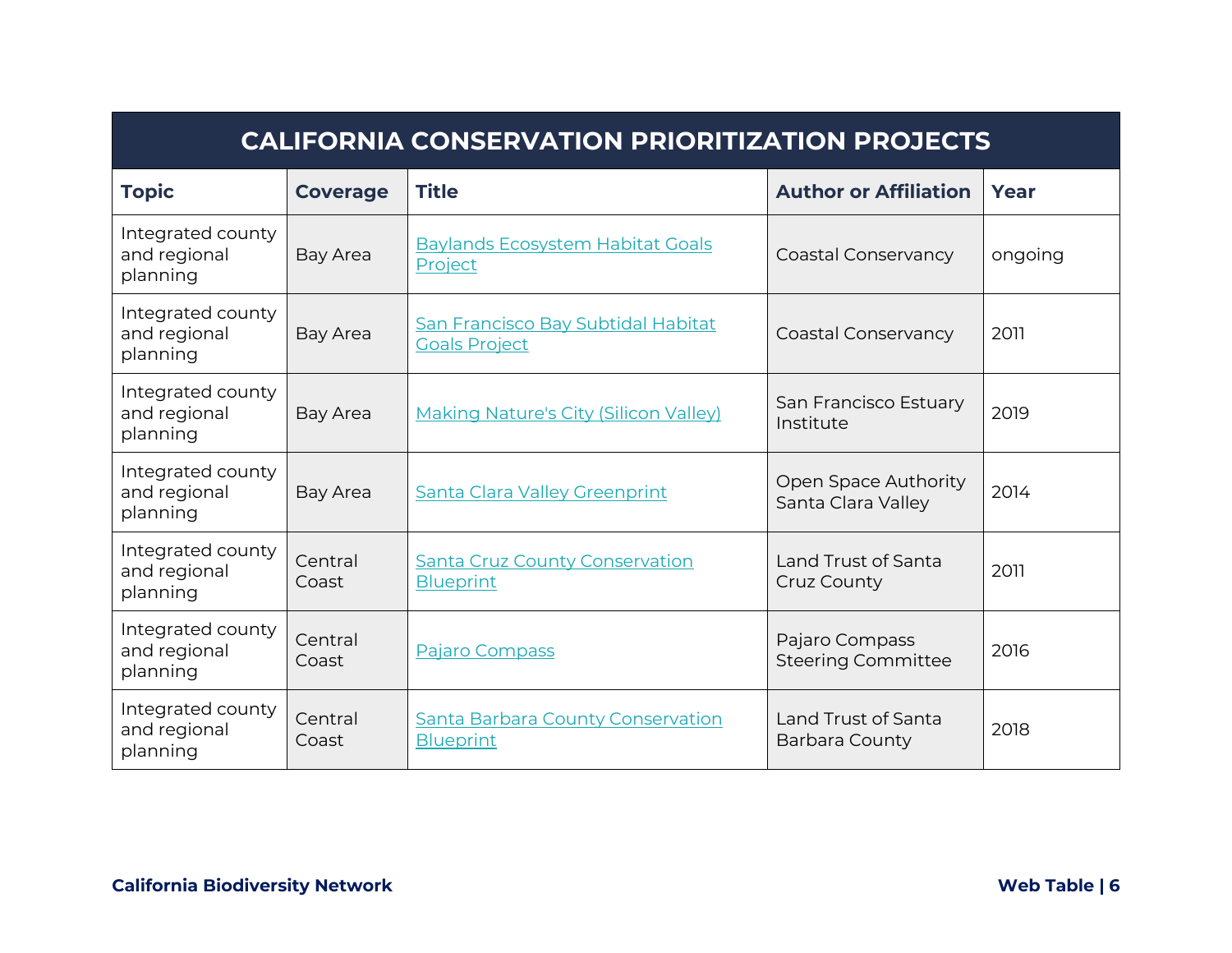| <b>CALIFORNIA CONSERVATION PRIORITIZATION PROJECTS</b> |                          |                                                                                                                  |                                                      |                     |
|--------------------------------------------------------|--------------------------|------------------------------------------------------------------------------------------------------------------|------------------------------------------------------|---------------------|
| <b>Topic</b>                                           | <b>Coverage</b>          | <b>Title</b>                                                                                                     | <b>Author or Affiliation</b>                         | Year                |
| Integrated county<br>and regional<br>planning          | LA and<br>South<br>Coast | <b>Orange County Green Vision</b>                                                                                | Friends of Harbors,<br>Beaches, and Parks            | 2021 and<br>ongoing |
| Integrated county<br>and regional<br>planning          | Southern<br>California   | Southern California Greenprint                                                                                   | Southern California<br>Association of<br>Governments | in<br>development   |
| Integrated county<br>and regional<br>planning          | San<br>Joaquin<br>Valley | <b>Advancing Strategic Land Repurposing</b><br>and Groundwater Sustainability in<br>California                   | Environmental<br>Defense Fund                        | 2021                |
| Integrated county<br>and regional<br>planning          | San<br>Joaquin<br>Valley | <b>Resilient Merced</b>                                                                                          | Cascadia Partners                                    | 2019                |
| Integrated county<br>and regional<br>planning          | San<br>Joaquin<br>Valley | <b>San Joaquin Valley Greenprint</b>                                                                             | Fresno Council of<br>Governments                     | 2014                |
| Integrated county<br>and regional<br>planning          | San<br>Joaquin           | A Path Forward: Identifying Least-<br><b>Conflict Solar PV Development in</b><br>California's San Joaquin Valley | <b>Conservation Biology</b><br>Institute, et al.     | 2016                |
| Integrated county<br>and regional<br>planning          | Deserts                  | <b>California Desert Biological</b><br><b>Conservation Framework</b>                                             | California Energy<br>Commission                      | 2016                |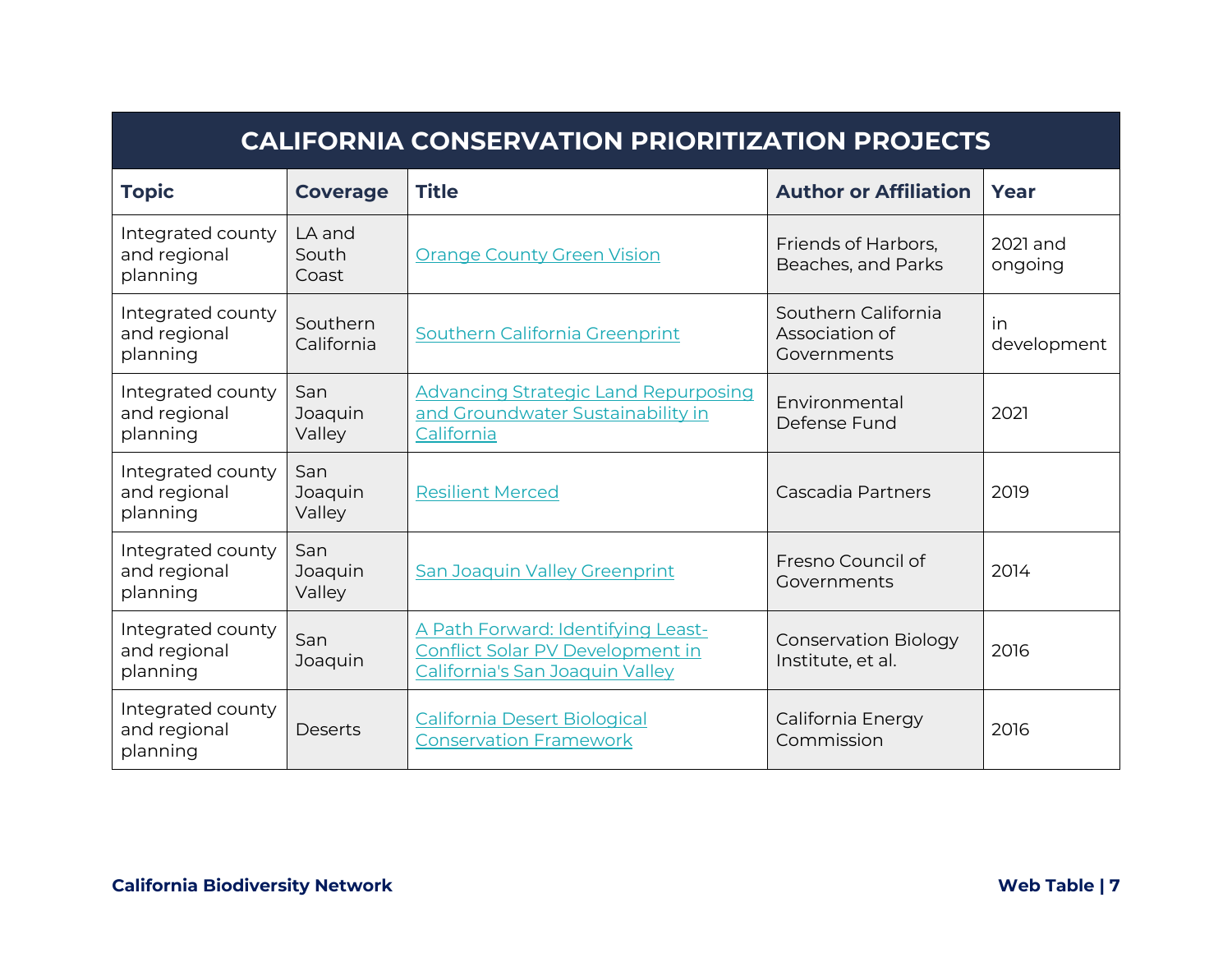| <b>CALIFORNIA CONSERVATION PRIORITIZATION PROJECTS</b>                      |                  |                                                                                                                                             |                                             |      |
|-----------------------------------------------------------------------------|------------------|---------------------------------------------------------------------------------------------------------------------------------------------|---------------------------------------------|------|
| <b>Topic</b>                                                                | <b>Coverage</b>  | <b>Title</b>                                                                                                                                | <b>Author or Affiliation</b>                | Year |
| Integrated county<br>and regional<br>planning                               | <b>Deserts</b>   | <b>Desert Renewable Energy Conservation</b><br>Plan                                                                                         | Bureau of Land<br>Management                | 2016 |
| Integrated county<br>and regional<br>planning                               | Sierra<br>Nevada | <b>Framework for Cooperative</b><br><b>Conservation and Climate Adaptation</b><br>for the Southern Sierra Nevada and<br>Tehachapi Mountains | Southern Sierra<br>Partnership              | 2010 |
| Integrated county<br>and regional<br>planning                               | Sierra<br>Nevada | Sierra Nevada Adaptive Management<br>Project                                                                                                | University of California                    | 2015 |
| Integrated county<br>and regional<br>planning                               | Sierra<br>Nevada | <b>Strategic Conservation Action Plan for</b><br>the Sierra Cascade Land Trust Council                                                      | Sierra Cascade Land<br><b>Trust Council</b> | 2021 |
| Integrated county<br>and regional<br>planning                               | Sierra<br>Nevada | <b>Regional Prioritization of Forest</b><br>Restoration across CA's Sierra Nevada<br>(summary)                                              | The Nature<br>Conservancy                   | 2017 |
| Climate change<br>impacts on<br>biodiversity and<br>landscape<br>resilience | Statewide        | Landscape-scale indicators of<br>biodiversity's vulnerability to climate<br>change (summary)                                                | The Nature<br>Conservancy                   | 2011 |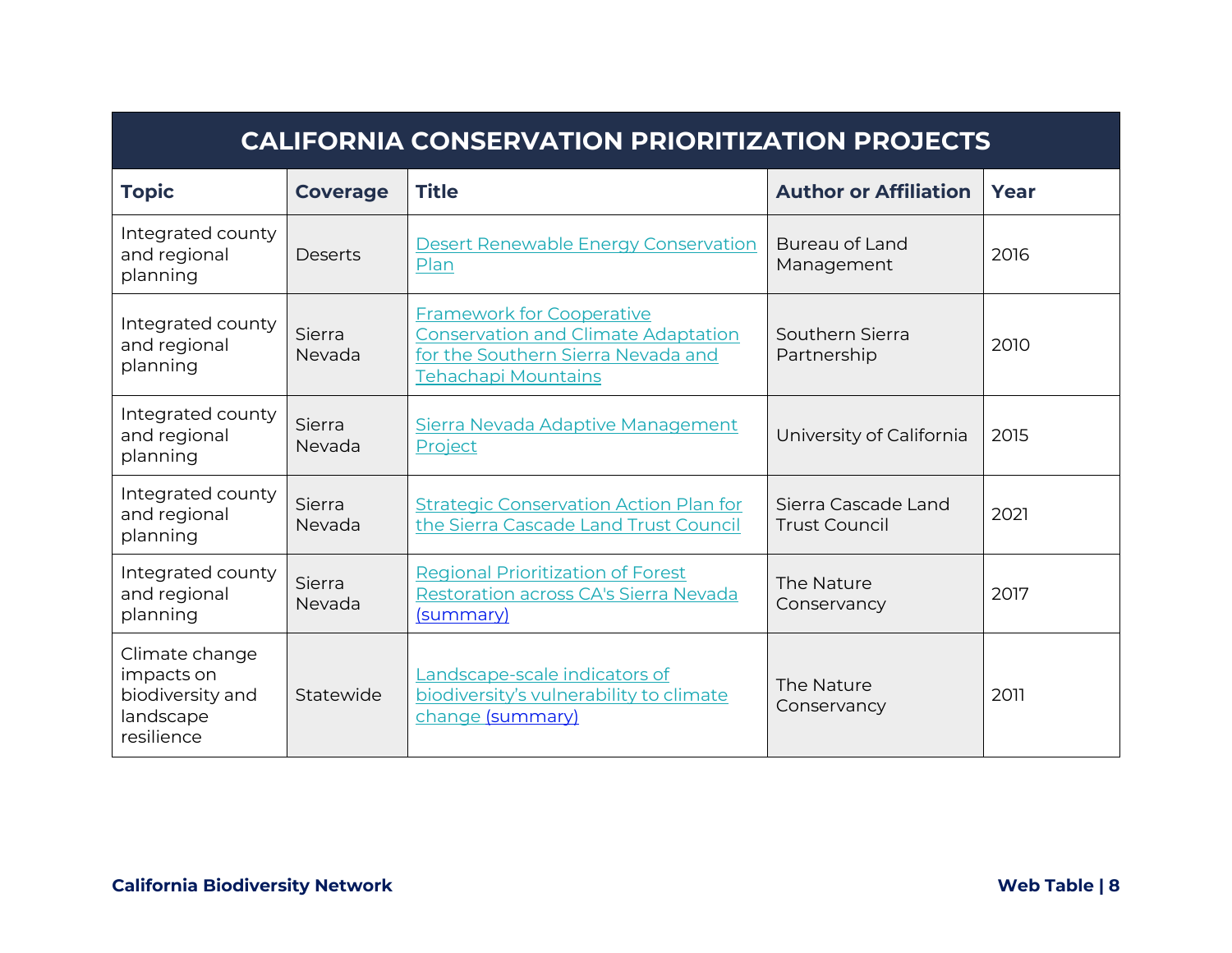| <b>CALIFORNIA CONSERVATION PRIORITIZATION PROJECTS</b>                      |                 |                                                                                                 |                                               |      |
|-----------------------------------------------------------------------------|-----------------|-------------------------------------------------------------------------------------------------|-----------------------------------------------|------|
| <b>Topic</b>                                                                | <b>Coverage</b> | <b>Title</b>                                                                                    | <b>Author or Affiliation</b>                  | Year |
| Climate change<br>impacts on<br>biodiversity and<br>landscape<br>resilience | Statewide       | Climate Change and the Future of<br>California's Endemic Flora                                  | University of California,<br>Berkeley         | 2008 |
| Climate change<br>impacts on<br>biodiversity and<br>landscape<br>resilience | Statewide       | A climate change vulnerability<br>assessment of California's terrestrial<br>vegetation          | University of California,<br>Davis            | 2016 |
| Climate change<br>impacts on<br>biodiversity and<br>landscape<br>resilience | Statewide       | <b>Climate Change Vulnerability</b><br>Assessment of Rare Plants in California                  | California Department<br>of Fish and Wildlife | 2012 |
| Climate change<br>impacts on<br>biodiversity and<br>landscape<br>resilience | Statewide       | A Climate Change Vulnerability<br><b>Assessment for Twenty California</b><br><b>Mammal Taxa</b> | California Department<br>of Fish and Wildlife | 2016 |
| Climate change<br>impacts on<br>biodiversity and<br>landscape<br>resilience | Statewide       | A Climate Change Vulnerability<br>Assessment of California's At-Risk Birds                      | Point Blue<br><b>Conservation Science</b>     | 2011 |